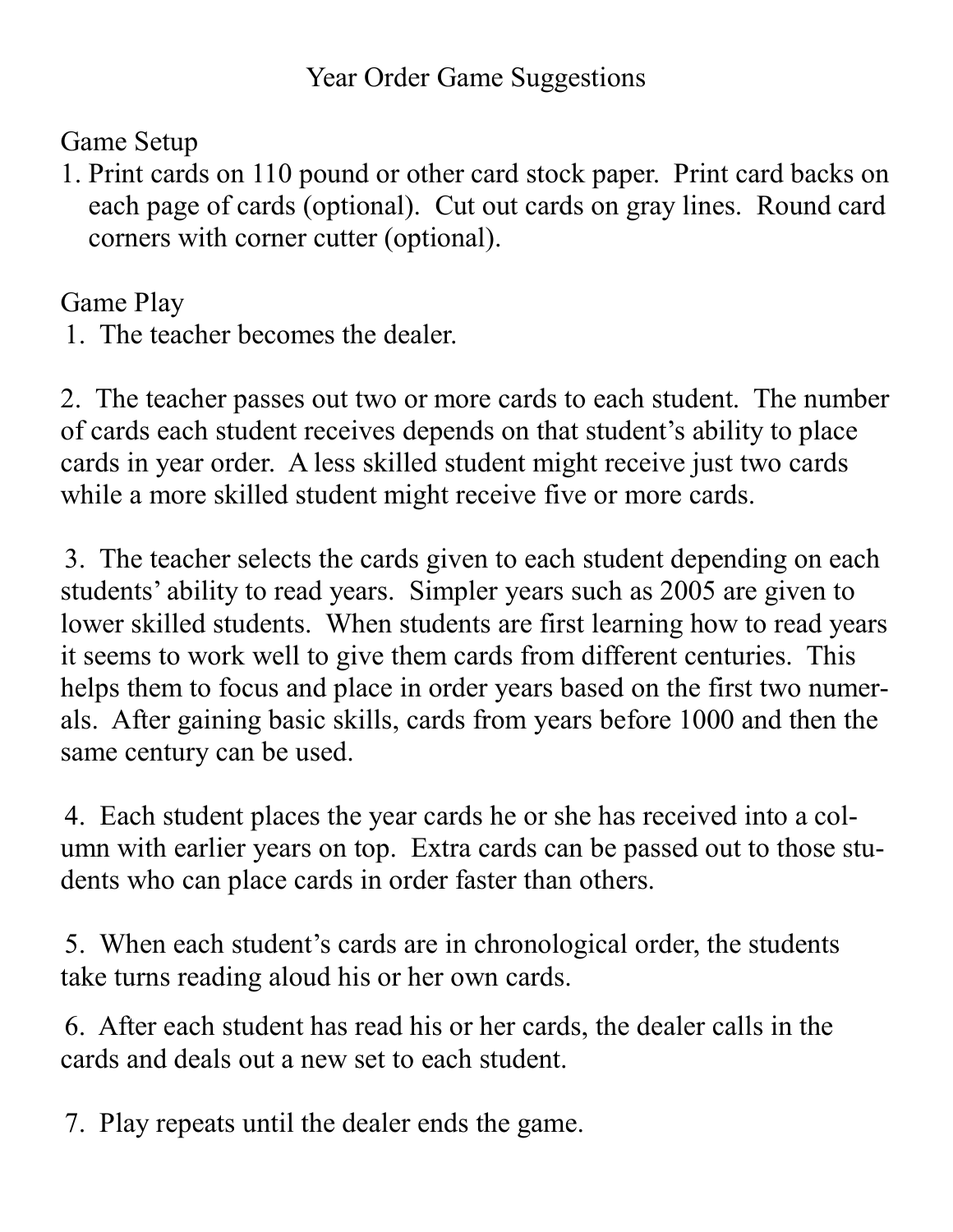| 70  | 476 |
|-----|-----|
| 250 | 527 |
| 313 | 565 |
| 395 | 622 |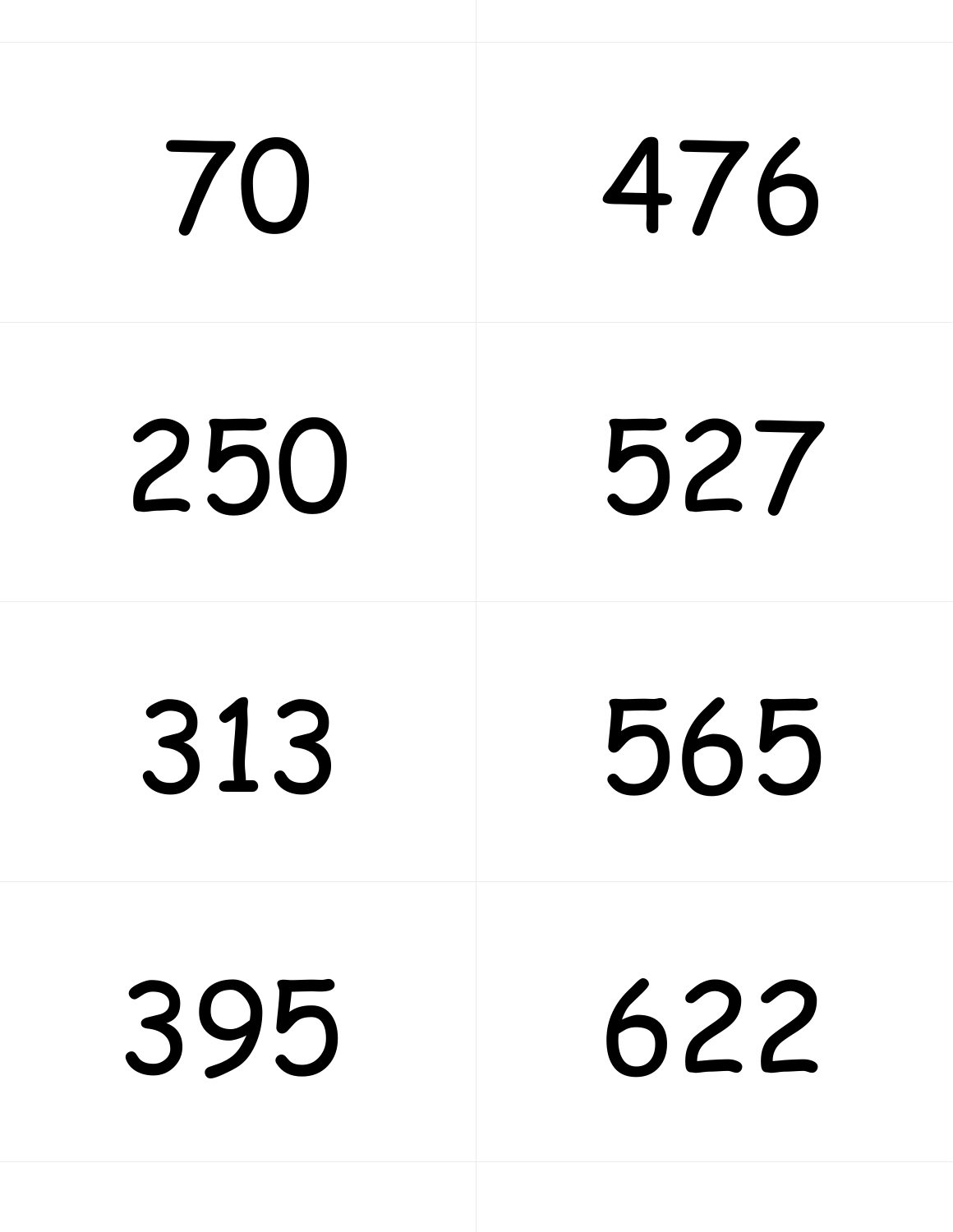| 732 | 1054 |
|-----|------|
| 750 | 1066 |
| 800 | 1192 |
| 988 | 1215 |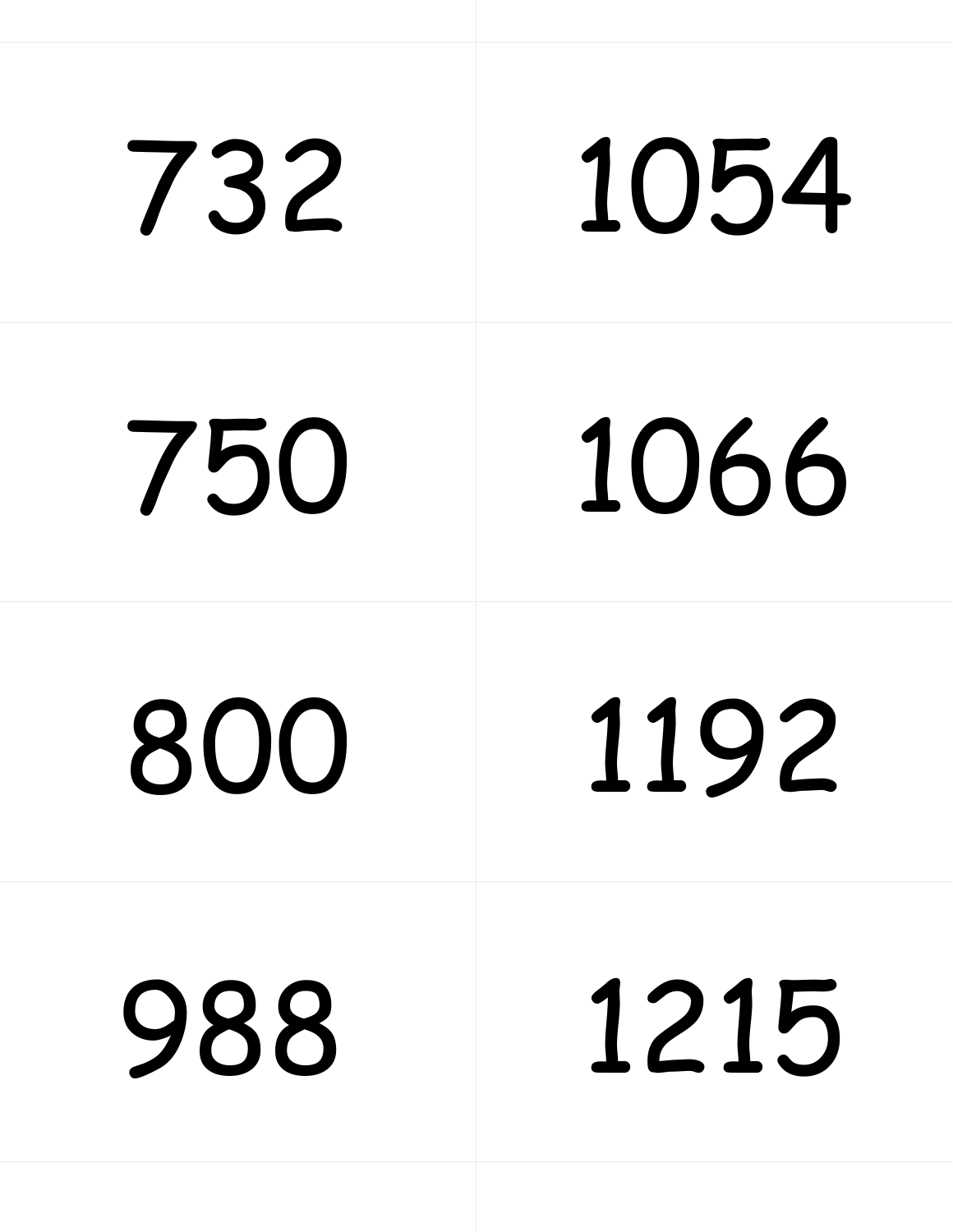####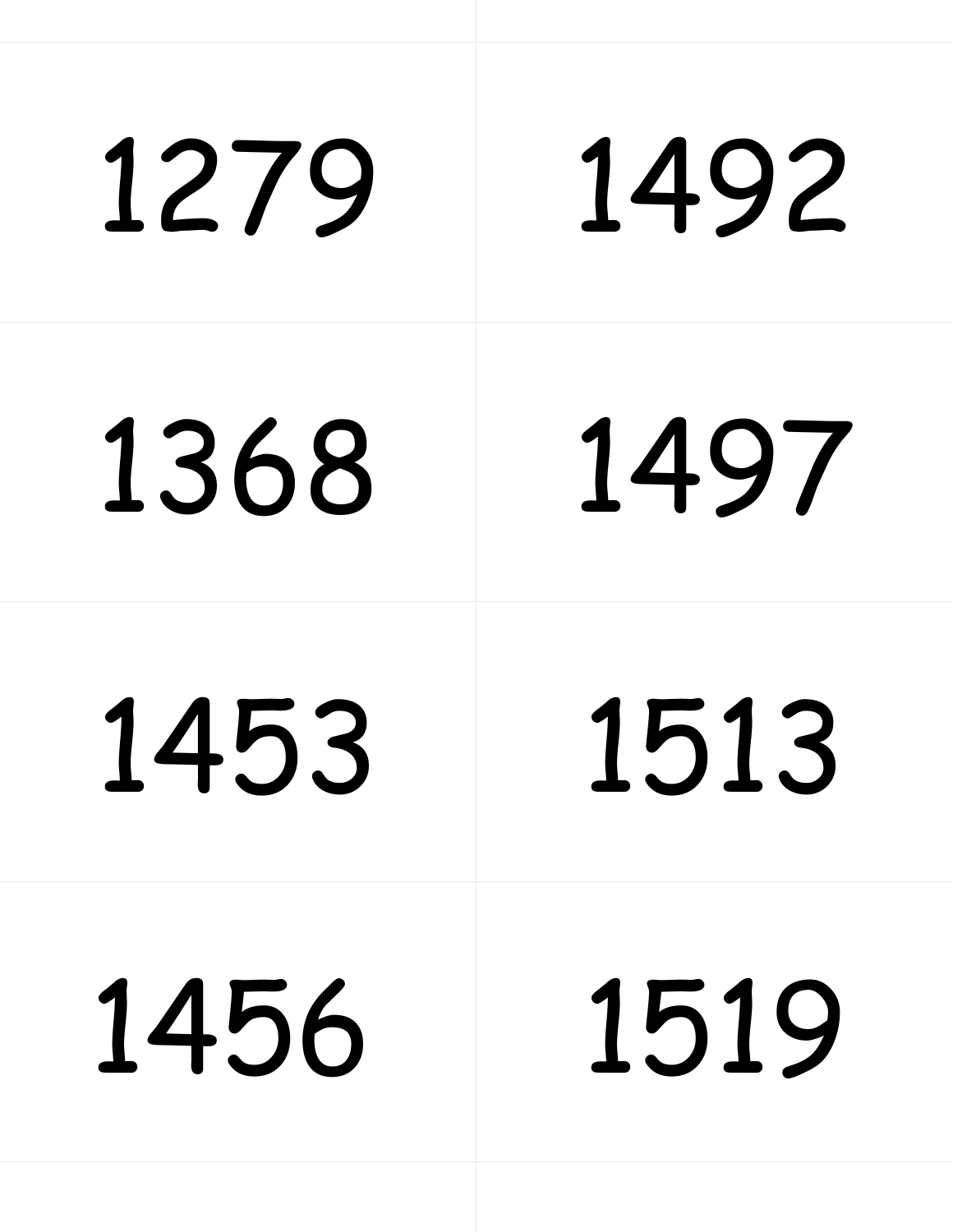#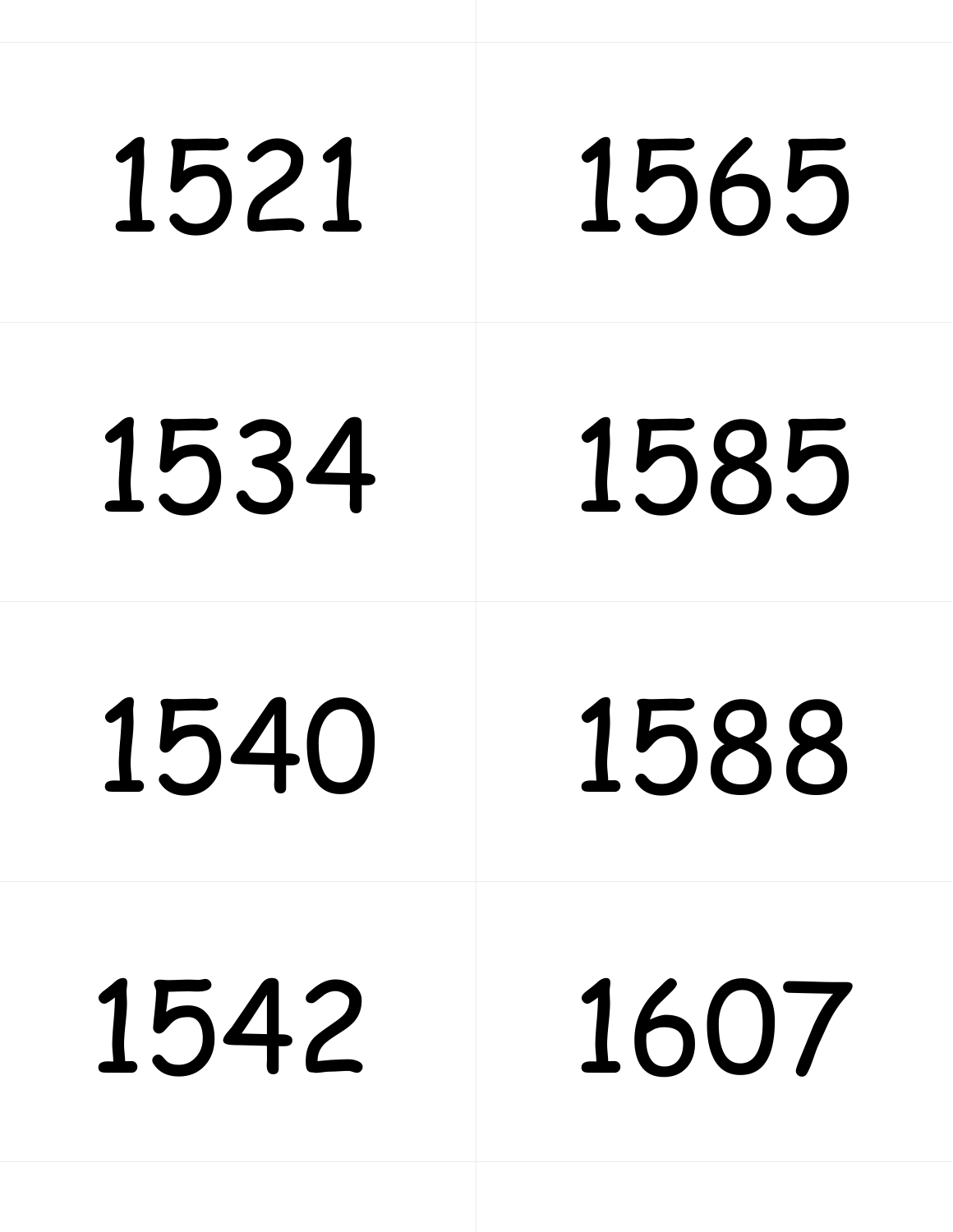#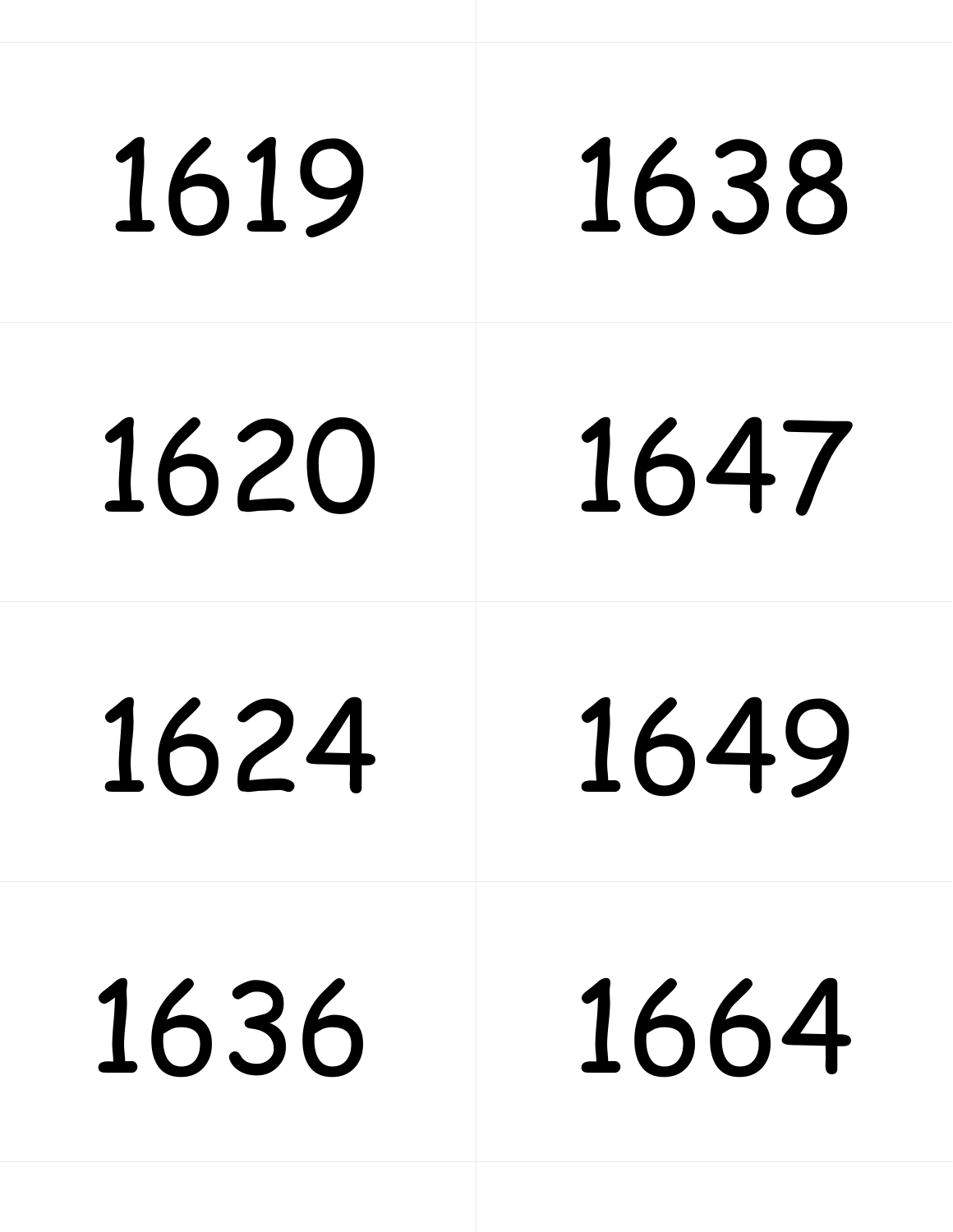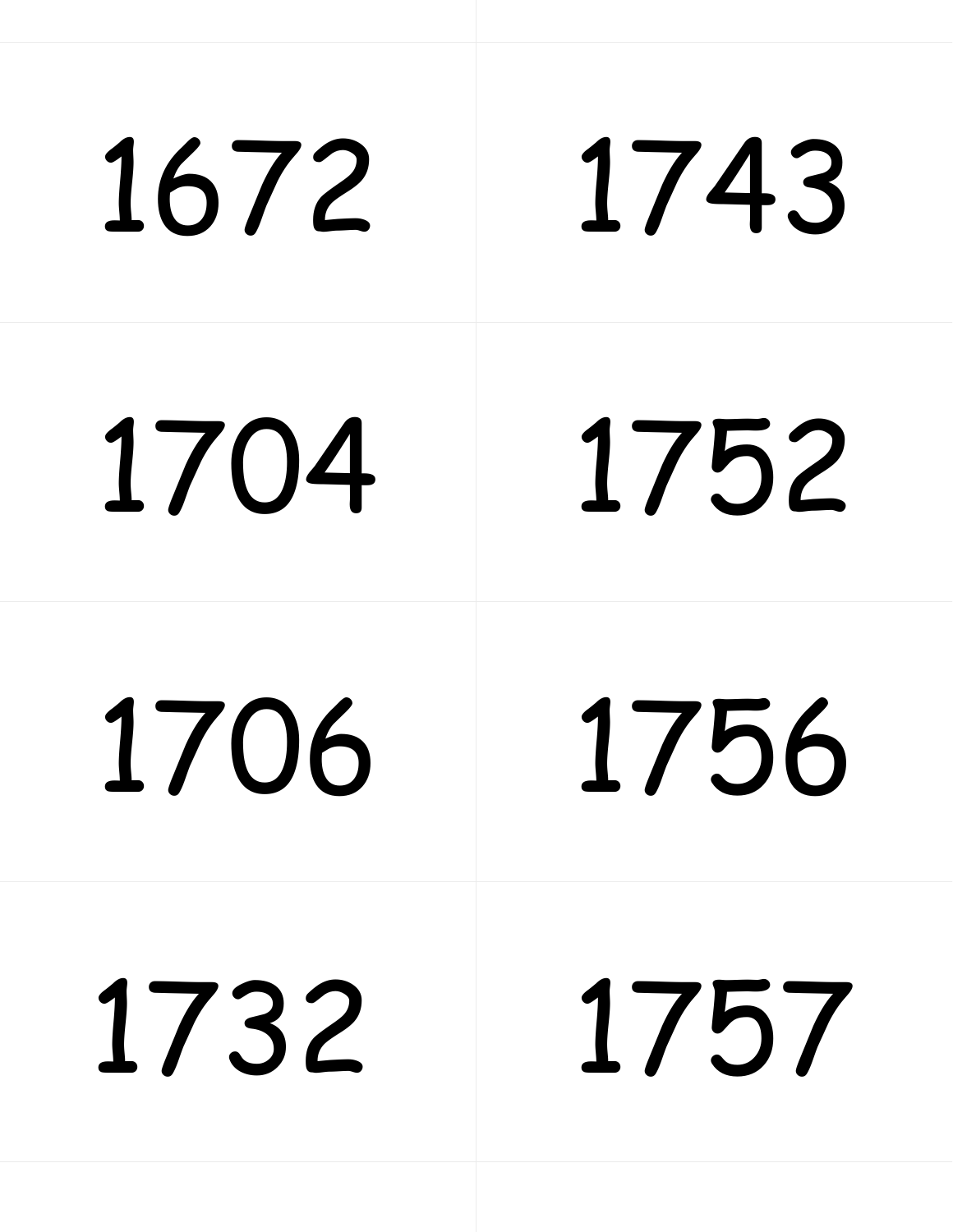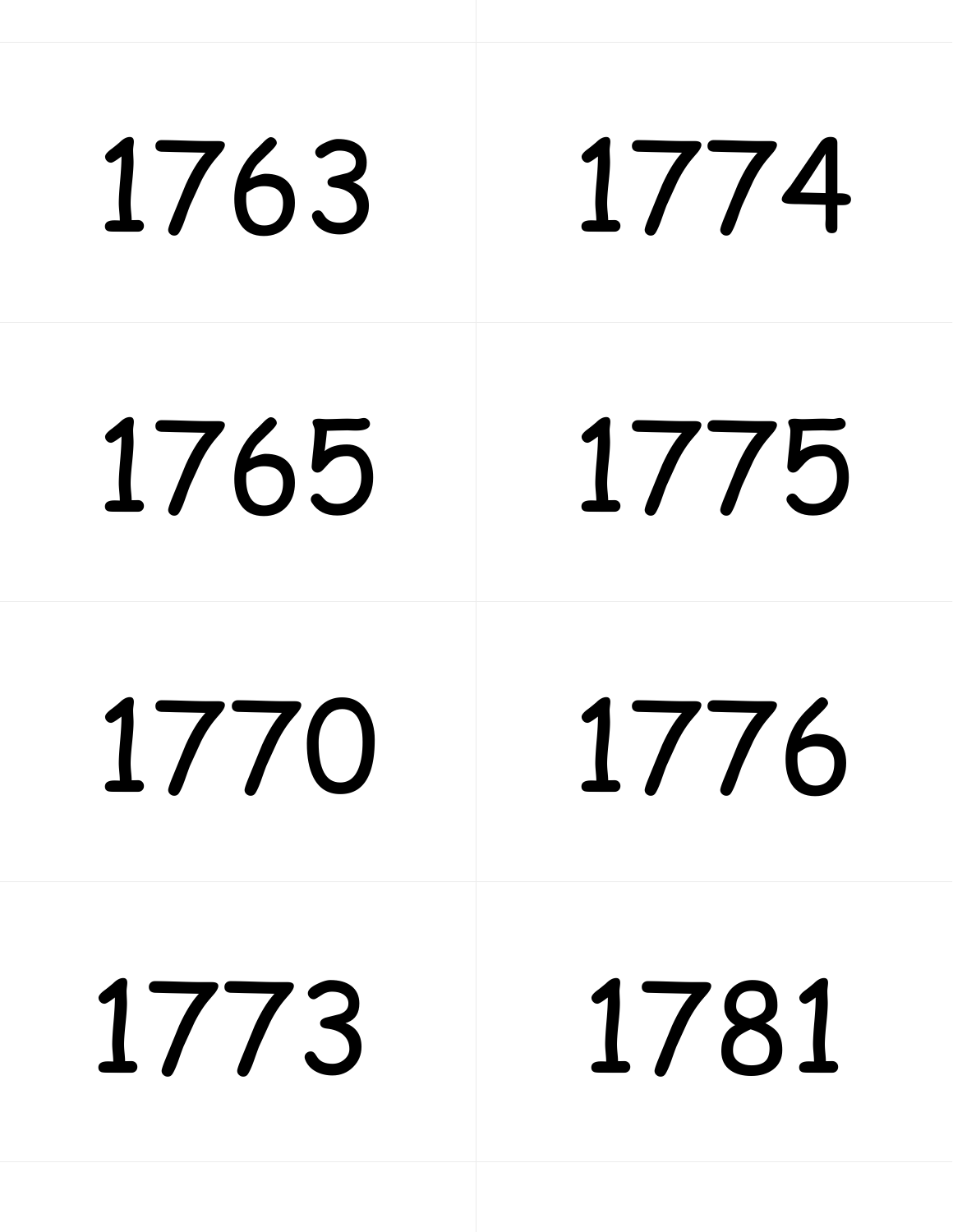##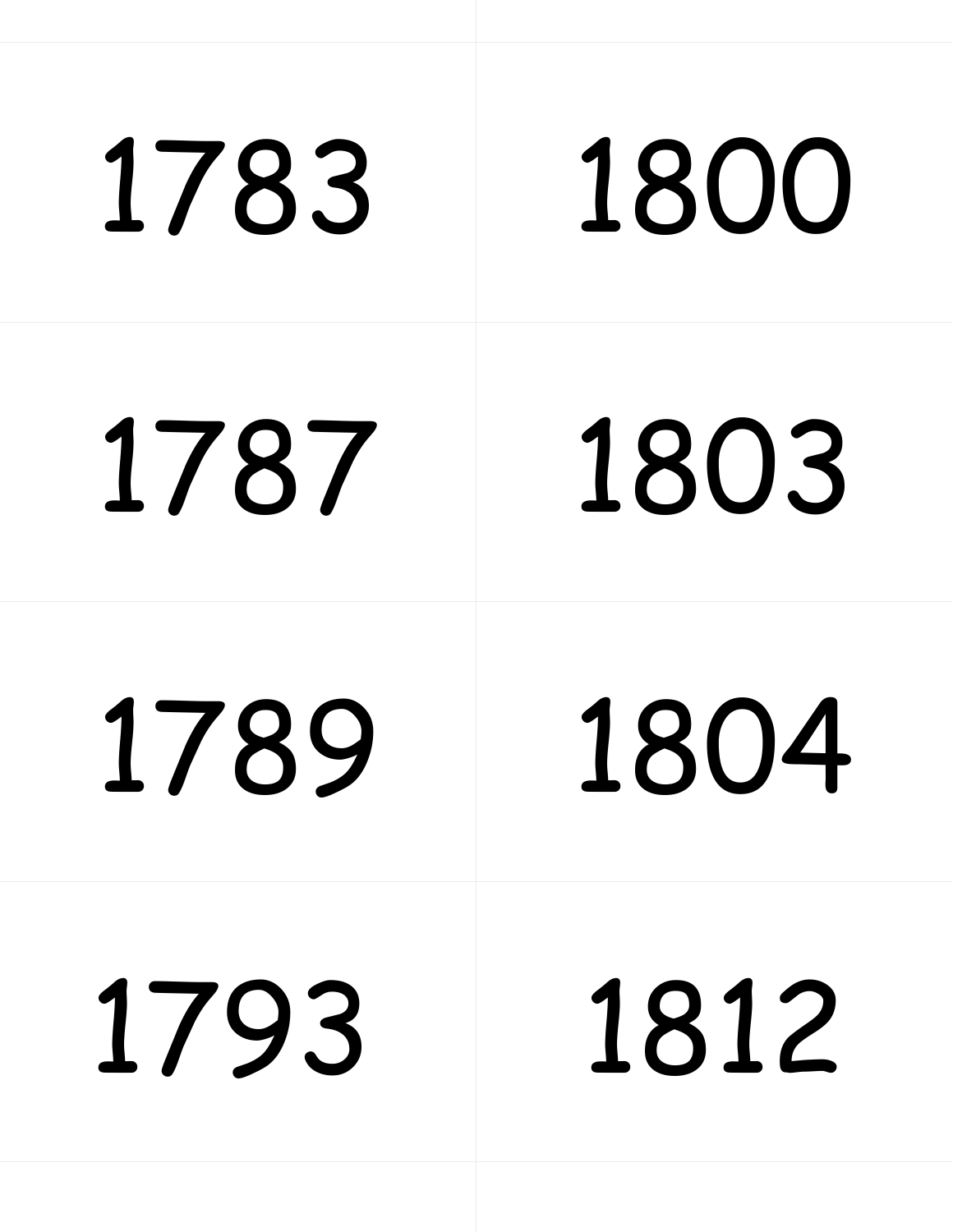####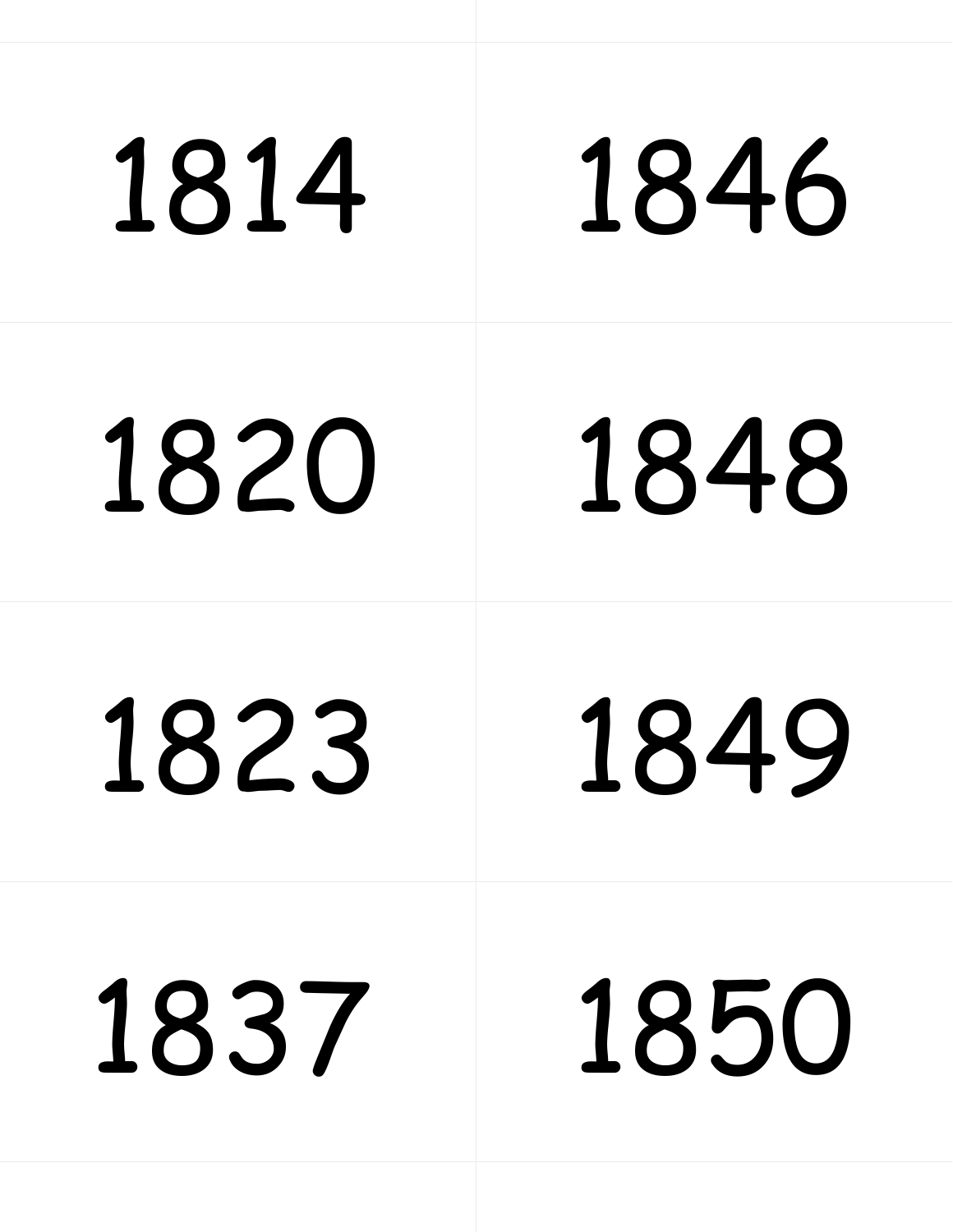##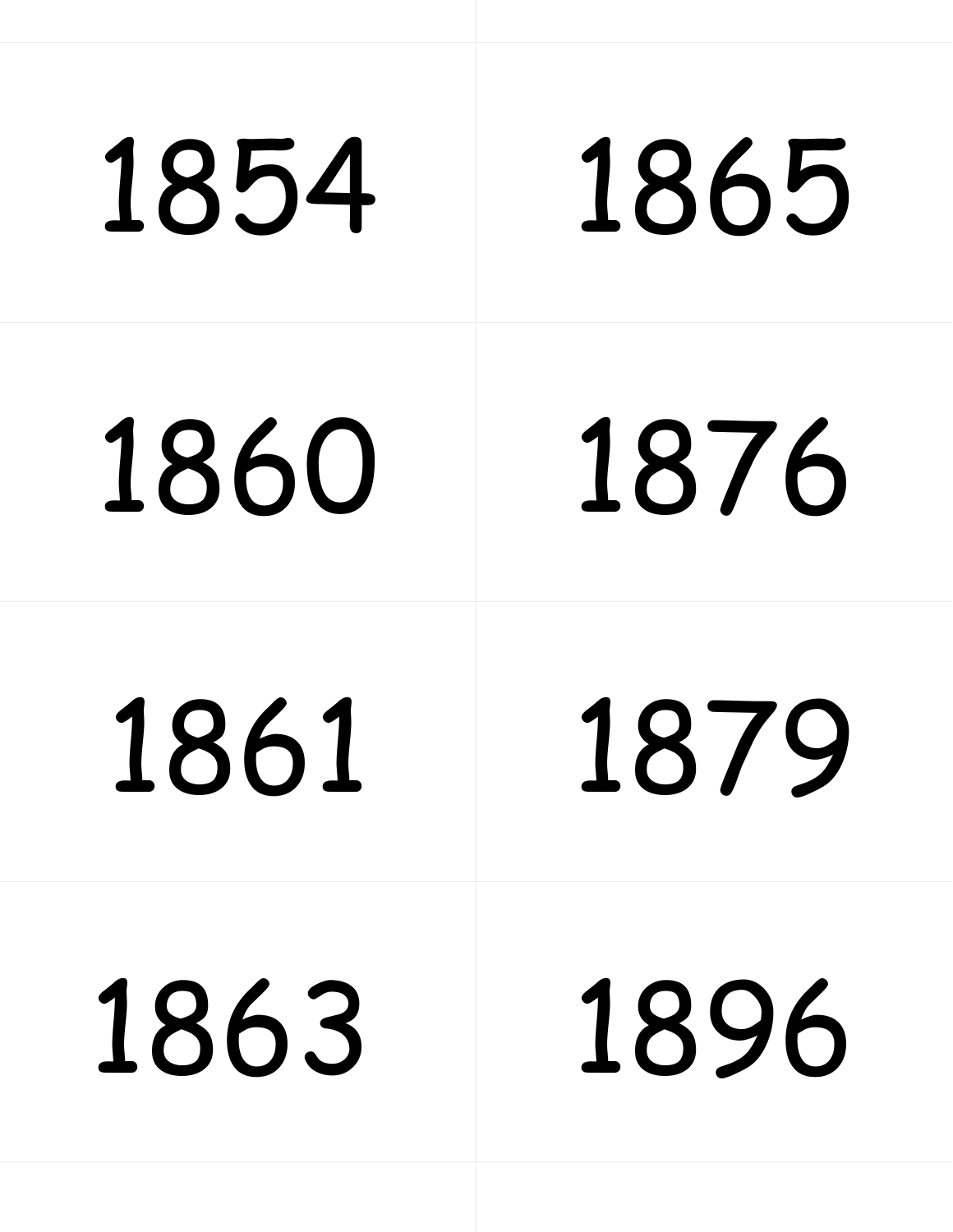#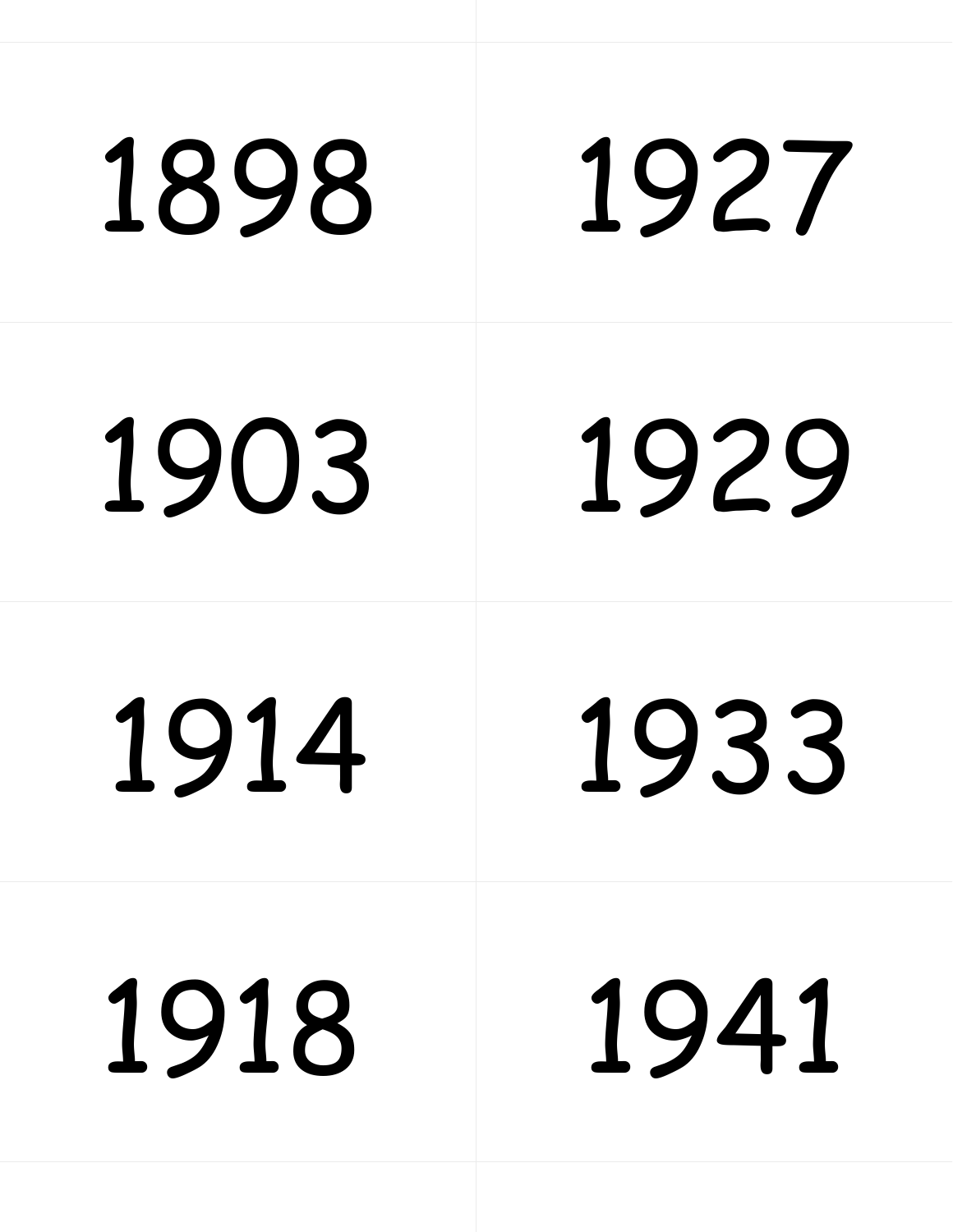#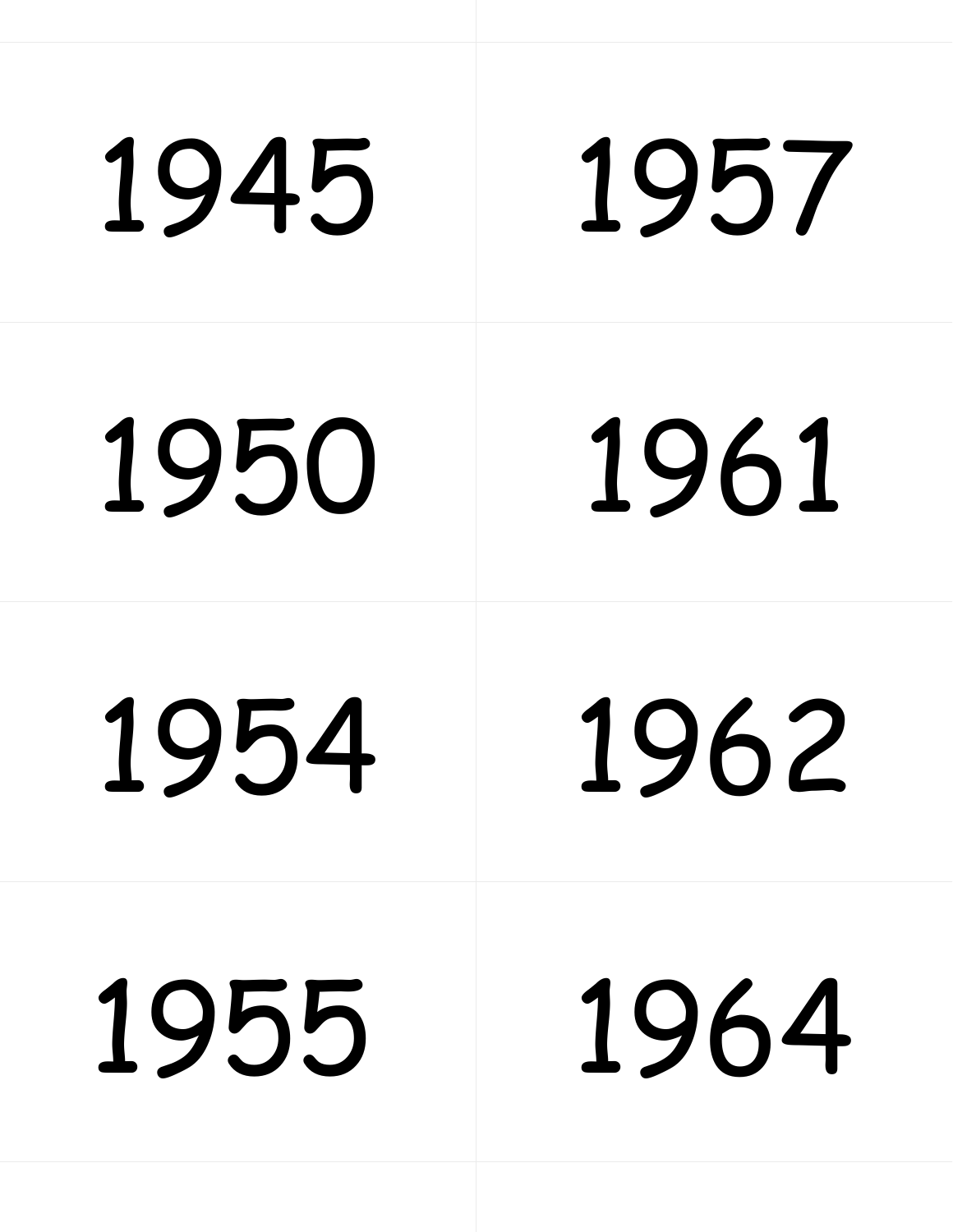#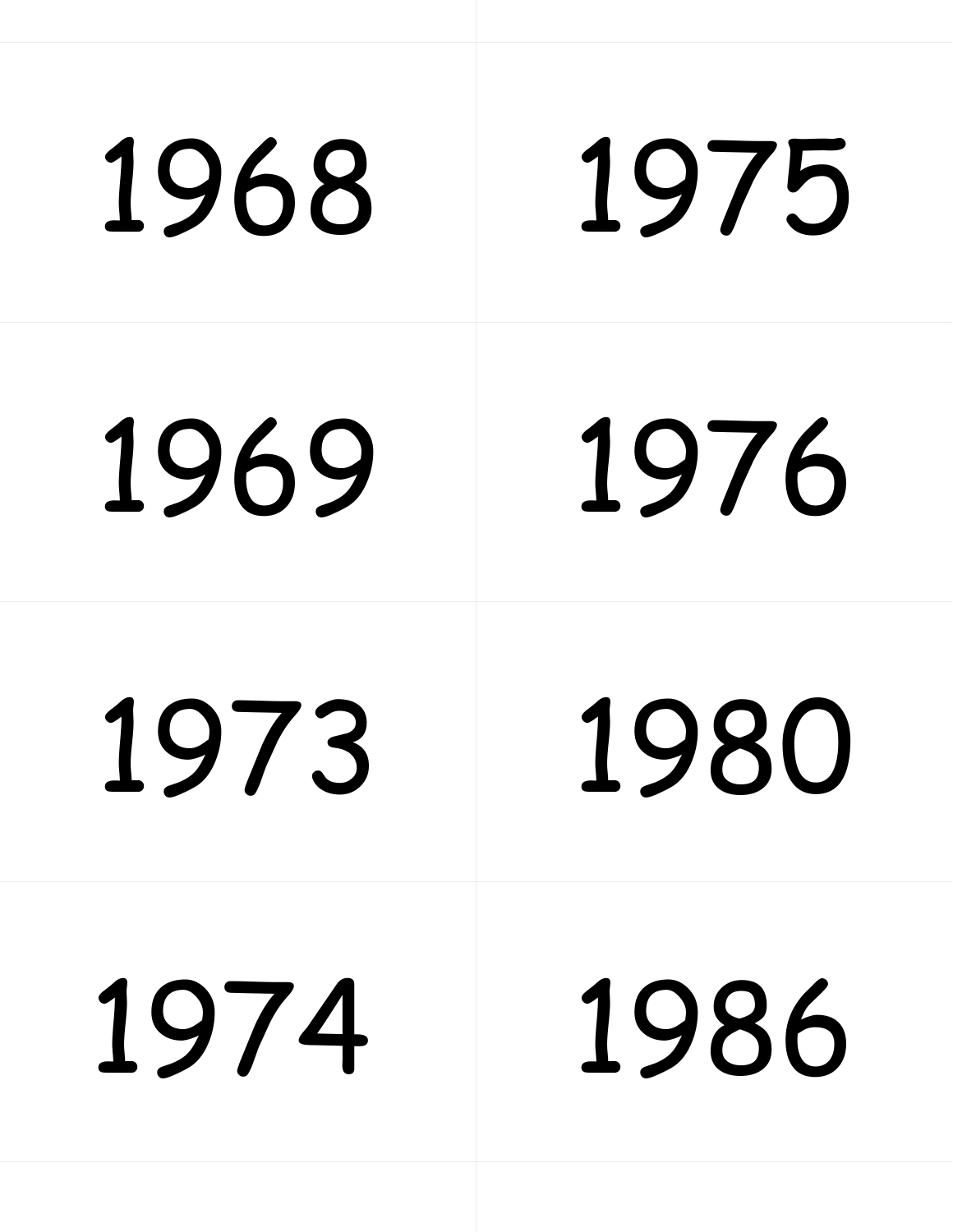##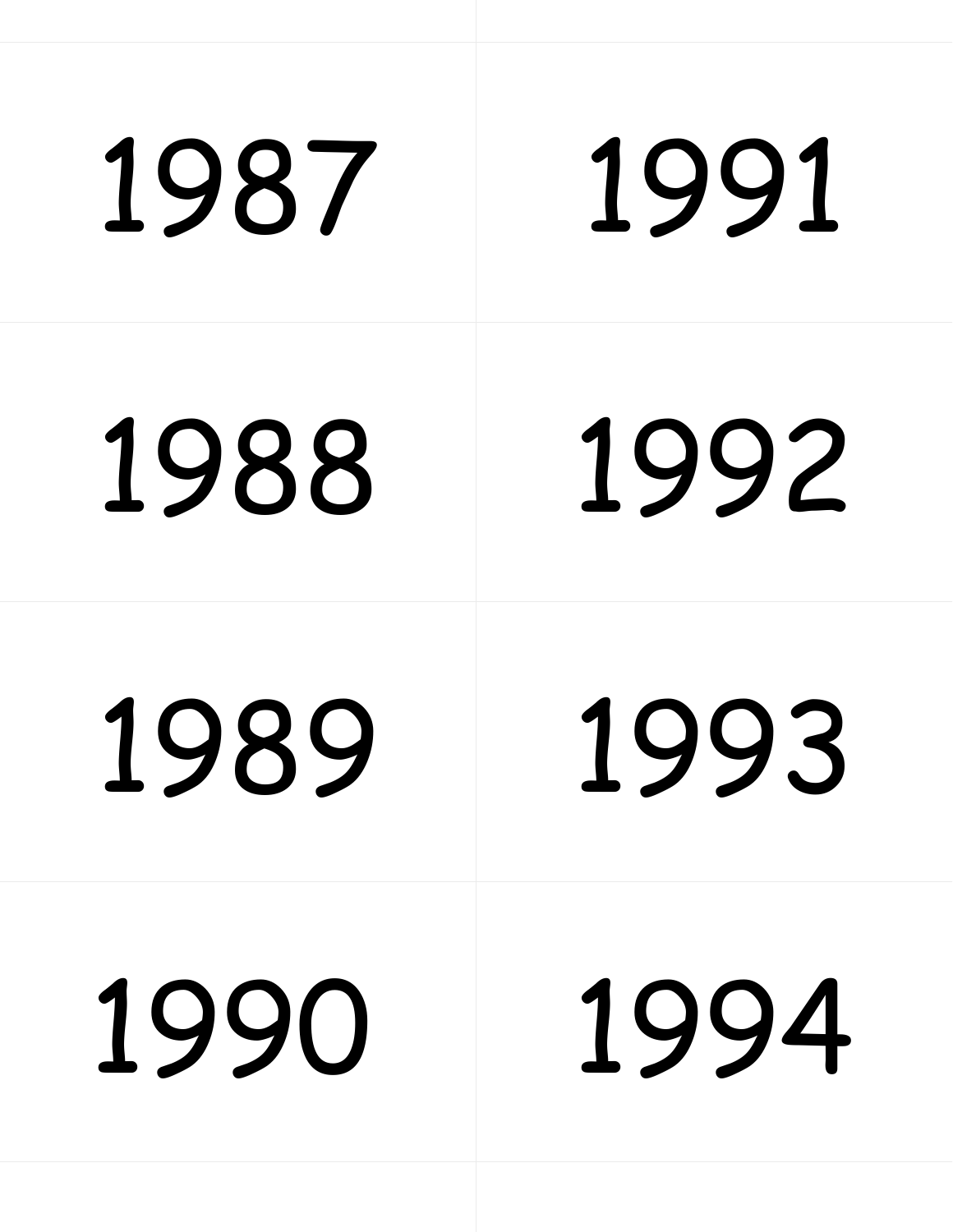###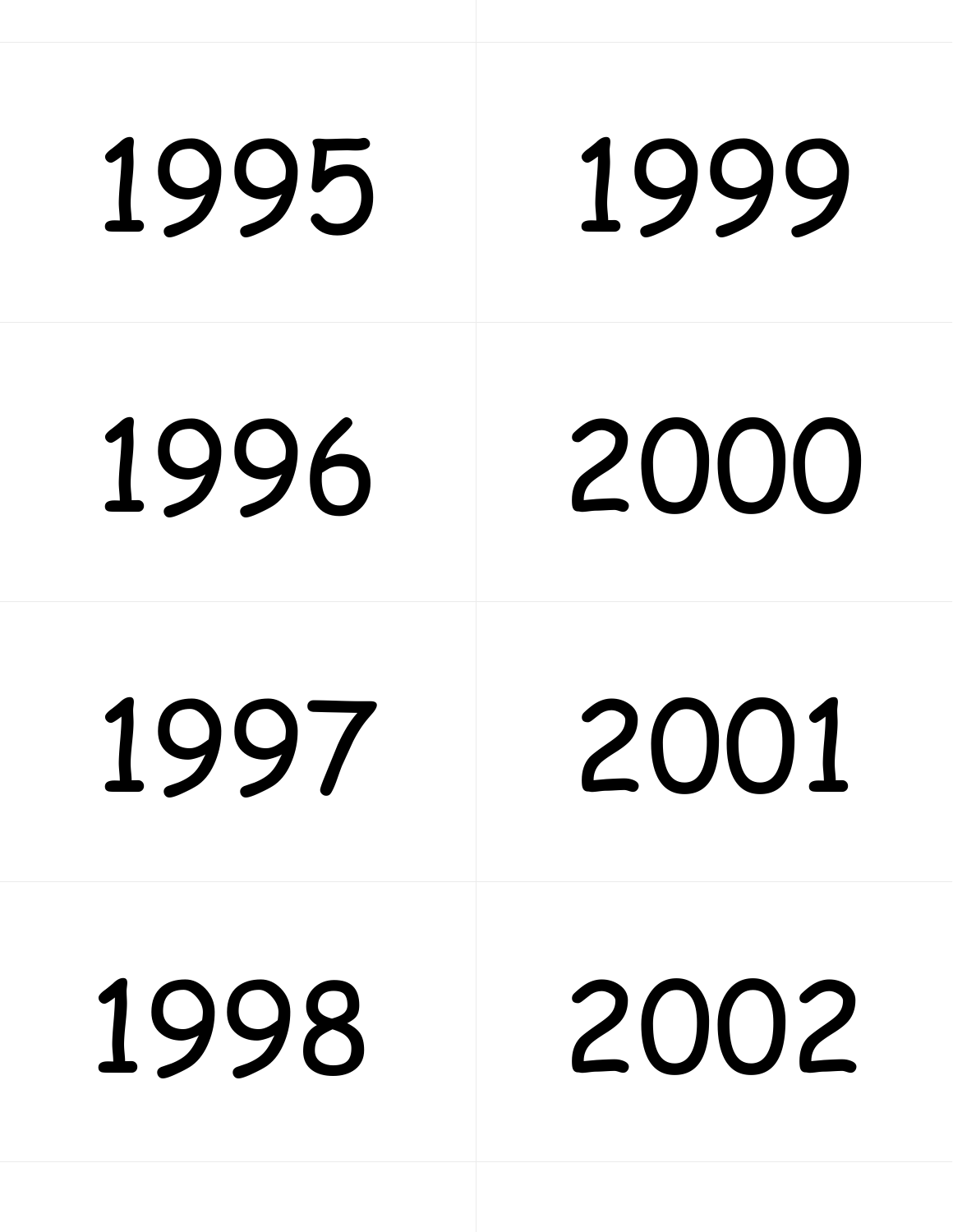##